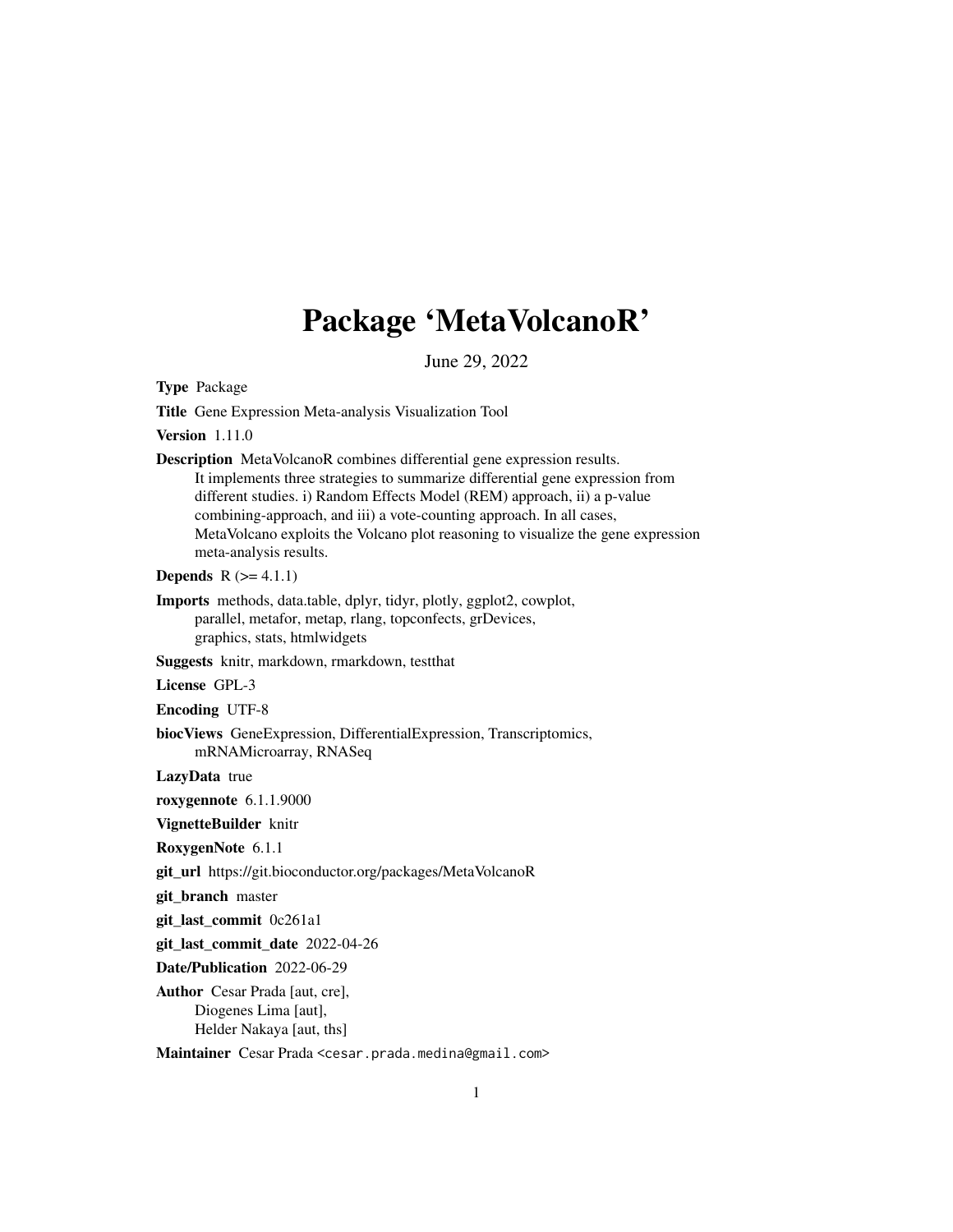# <span id="page-1-0"></span>R topics documented:

|       | -3             |
|-------|----------------|
|       | $\overline{4}$ |
|       | 5              |
|       | 6              |
|       | -6             |
|       |                |
|       |                |
|       |                |
|       |                |
|       |                |
|       |                |
|       |                |
|       |                |
|       |                |
|       |                |
| Index | 15             |

calc\_vi *A function to calculate variance from confidence interval limits*

#### Description

This function takes the limits of a confidence interval (95 a calculate a variance

#### Usage

calc\_vi(diffexp, llcol, rlcol)

# Arguments

| diffexp | data.frame/data.table containing differential expression results                      |
|---------|---------------------------------------------------------------------------------------|
| llcol   | column name of the fold change coinfidence interval left limit name <string></string> |
| rlcol   | column name of the fold change coinfidence interval left limit name <string></string> |

#### Value

data.table/data.frame with a new vi variable

```
data(diffexplist)
diffexp <- calc_vi(diffexplist[[1]], "CI.L", "CI.R")
head(diffexp, 3)
```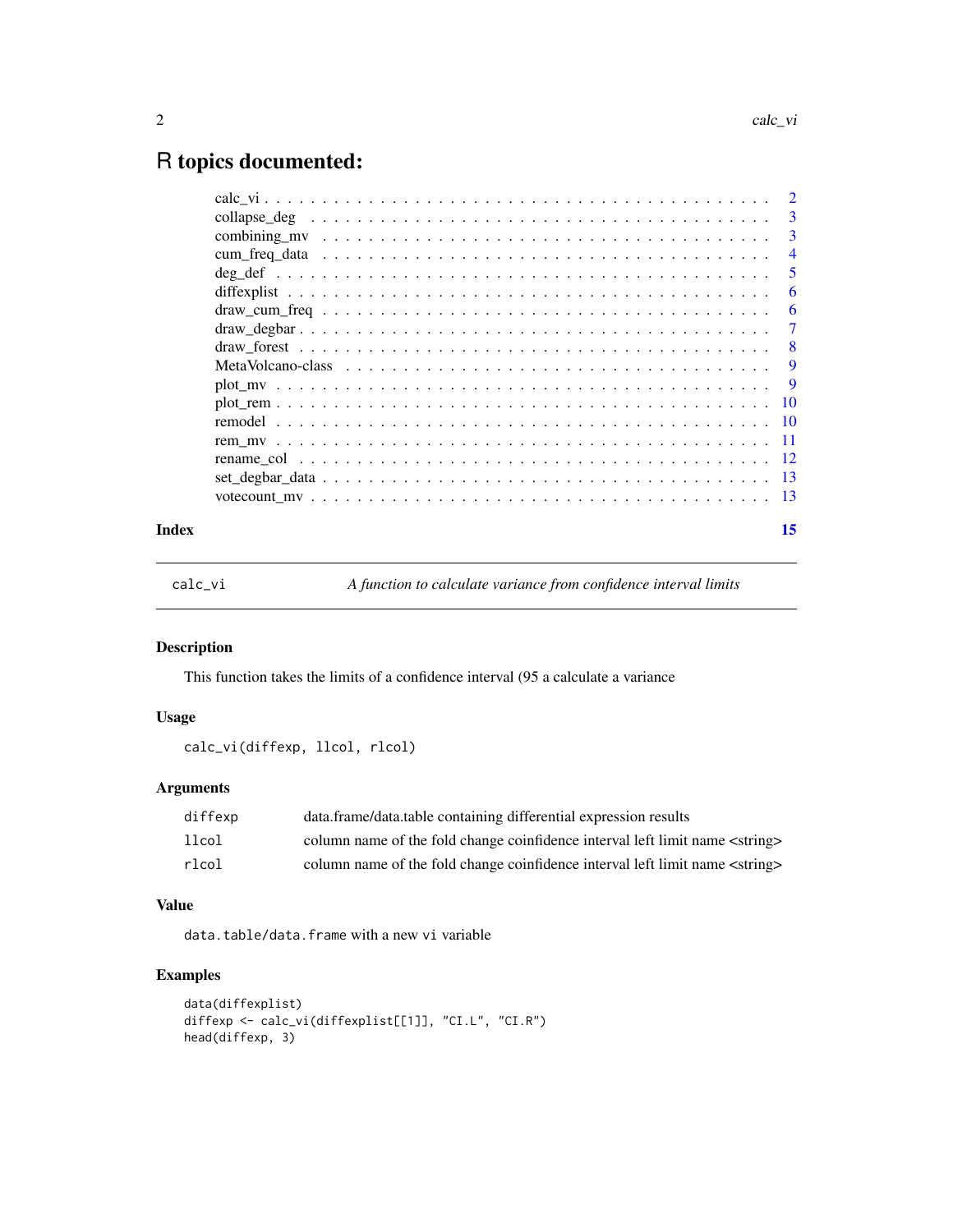<span id="page-2-0"></span>

This function to remove redundant geneIDs standing for the same gene name

#### Usage

```
collapse_deg(diffexp, genenamecol, pcriteria)
```
#### Arguments

| diffexp     | data.frame/data.table output of the deg.def() function               |
|-------------|----------------------------------------------------------------------|
| genenamecol | the column name of the gene name variable <string></string>          |
| pcriteria   | the column name of the pvalue criteria to consider <string></string> |

## Value

data.table differential expression results with unique gene names

#### Examples

```
data(diffexplist)
diffexp <- collapse_deg(diffexplist[[1]], "Symbol", "pvalue")
head(diffexp, 3)
```
combining\_mv *A function to draw the 'Combining meta-analysis' MetaVolcano*

#### Description

This function draws the 'Combining meta-analysis' MetaVolcano

#### Usage

```
combining_mv(diffexp = list(), pcriteria = "pvalue",
  foldchangecol = "Log2FC", genenamecol = "Symbol", geneidcol = NULL,
 metafc = "Mean", metathr = 0.01, collaps = "FALSE",
  jobname = "MetaVolcano", outputfolder = ".", draw = "HTML")
```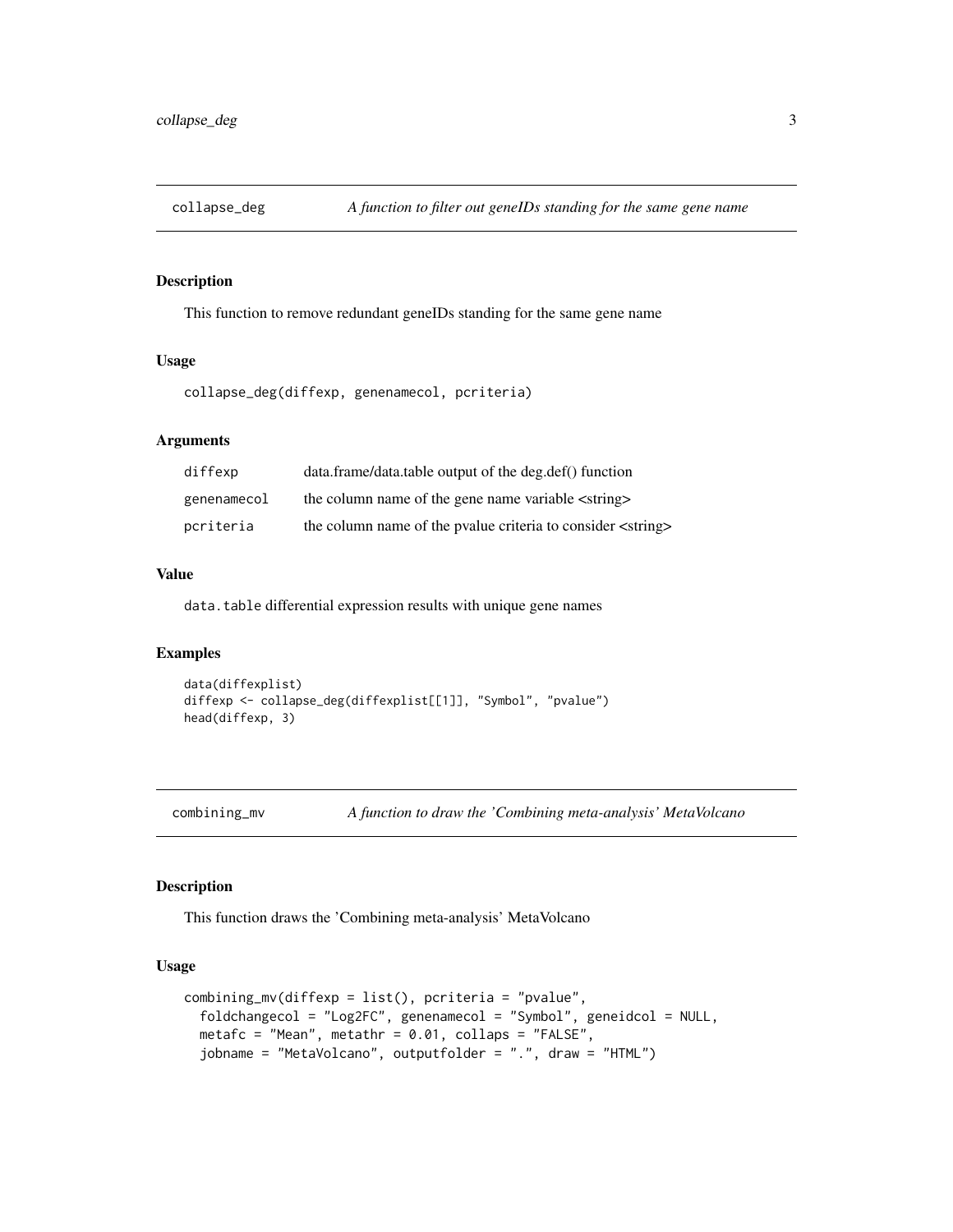# Arguments

| diffexp       | list of data.frame/data.table (s) with DE results where lines are genes                       |
|---------------|-----------------------------------------------------------------------------------------------|
| pcriteria     | the column name of the Pval criteria to consider c("adj.P.Val", "P.Value") <string></string>  |
| foldchangecol | the column name of the foldchange variable <string></string>                                  |
| genenamecol   | the column name of the gene name variable <string></string>                                   |
| geneidcol     | the column name of the gene ID/probe/oligo/transcript variable <string></string>              |
| metafc        | method for summarizing gene fold-changes across studies c("Mean", "Median")<br>$<$ string $>$ |
| metathr       | top percentage of perturbed genes to be highlighted <double></double>                         |
| collaps       | if probes should be collapsed based on the DE direction <alogical></alogical>                 |
| jobname       | name of the running job <string></string>                                                     |
| outputfolder  | /path where to write the results/                                                             |
| draw          | wheather or not to draw the .pdf or .html visualization < $c(NULL, "PDF", "HTML")$ >          |

# Value

MetaVolcano object

#### Examples

```
data(diffexplist)
mv <- combining_mv(diffexplist)
str(mv)
```
cum\_freq\_data *A data formating function for inverse-cummulative DEG distribution*

#### Description

This function counts how many genes consistly appears as DE along the input studies

### Usage

```
cum_freq_data(meta_diffexp, nstud)
```
#### Arguments

| meta_diffexp | data.frame/data.table containing all the input studies  |
|--------------|---------------------------------------------------------|
| nstud        | the number of inputed GEO2R outputs <integer></integer> |

#### Value

data.frame inverse cummulative distribution

<span id="page-3-0"></span>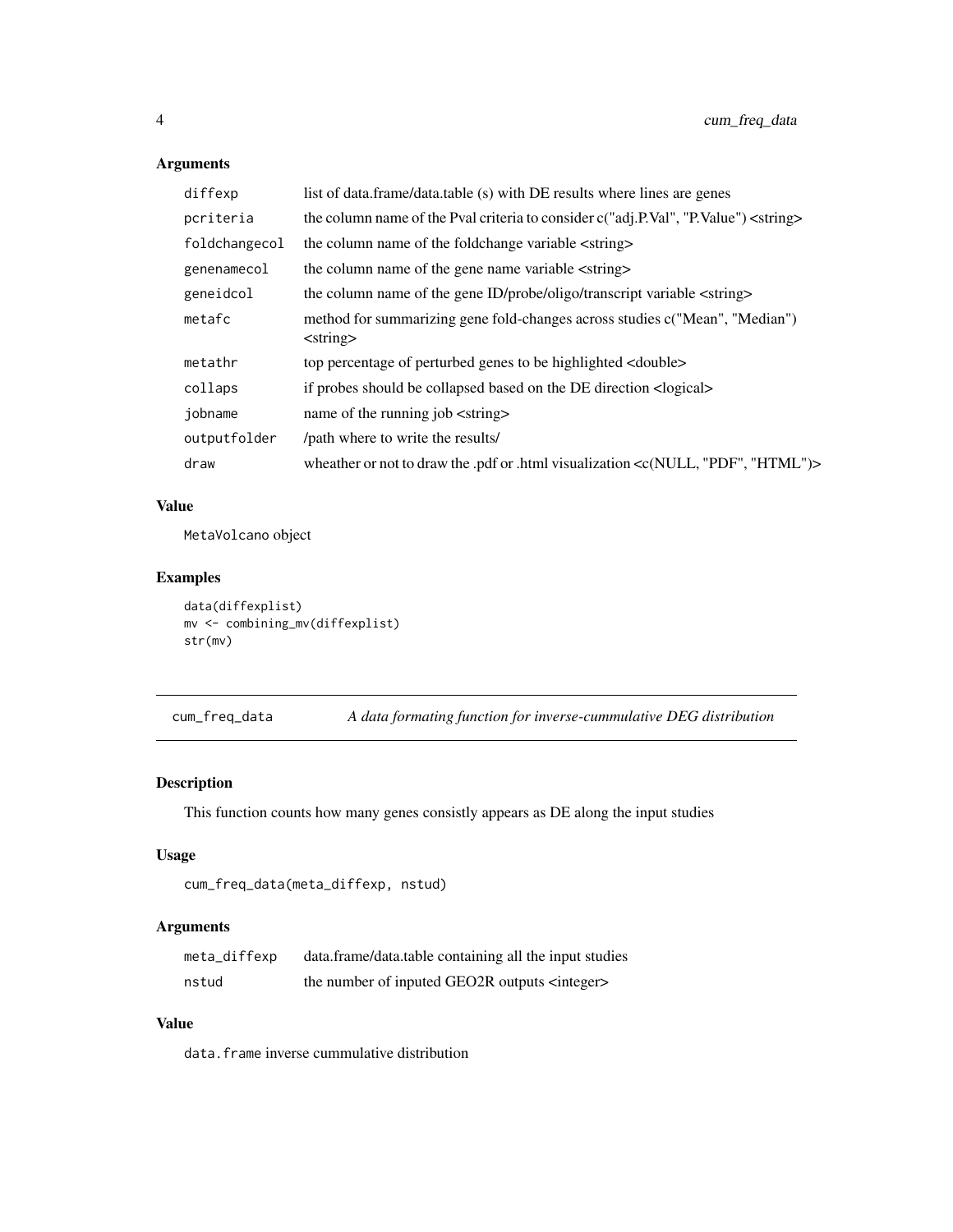#### <span id="page-4-0"></span>deg\_def 5

#### Examples

```
library(dplyr)
data(diffexplist)
diffexp <- lapply(diffexplist, function(...) deg_def(..., "pvalue",
           "Log2FC", 0.05, 0))
diffexp <- rename_col(diffexp, "Symbol")
meta_diffexp <- Reduce(function(...) merge(..., by = "Symbol", all = TRUE),
           diffexp)
meta_diffexp %>%
dplyr::select(dplyr::matches("deg_")) %>%
   data.matrix -> n_deg
meta_diffexp[['ndeg']] <- rowSums(n_deg^2, na.rm = TRUE)
cfd <- cum_freq_data(meta_diffexp, length(diffexplist))
head(cfd, 3)
```
deg\_def *A DEG definition function*

#### Description

This function creates a new variable indicating DEGs as -1, 0, 1 based on the user-defined foldchange and p-value criteria

#### Usage

deg\_def(diffexp, pcriteria, foldchangecol, pv, fc)

#### Arguments

| diffexp       | data.frame/data.table with differential expression results |
|---------------|------------------------------------------------------------|
| pcriteria     | column name of the pyalue variable <strings></strings>     |
| foldchangecol | column name of the foldchange variable <string></string>   |
| pv            | pyalue threshold <double></double>                         |
| fc            | foldchange threshold <double></double>                     |

#### Value

data.table/data.frame with a new deg variable

```
data(diffexplist)
diffexp <- deg_def(diffexplist[[1]], "pvalue", "Log2FC", 0.05, 0)
table(diffexp[['deg']])
```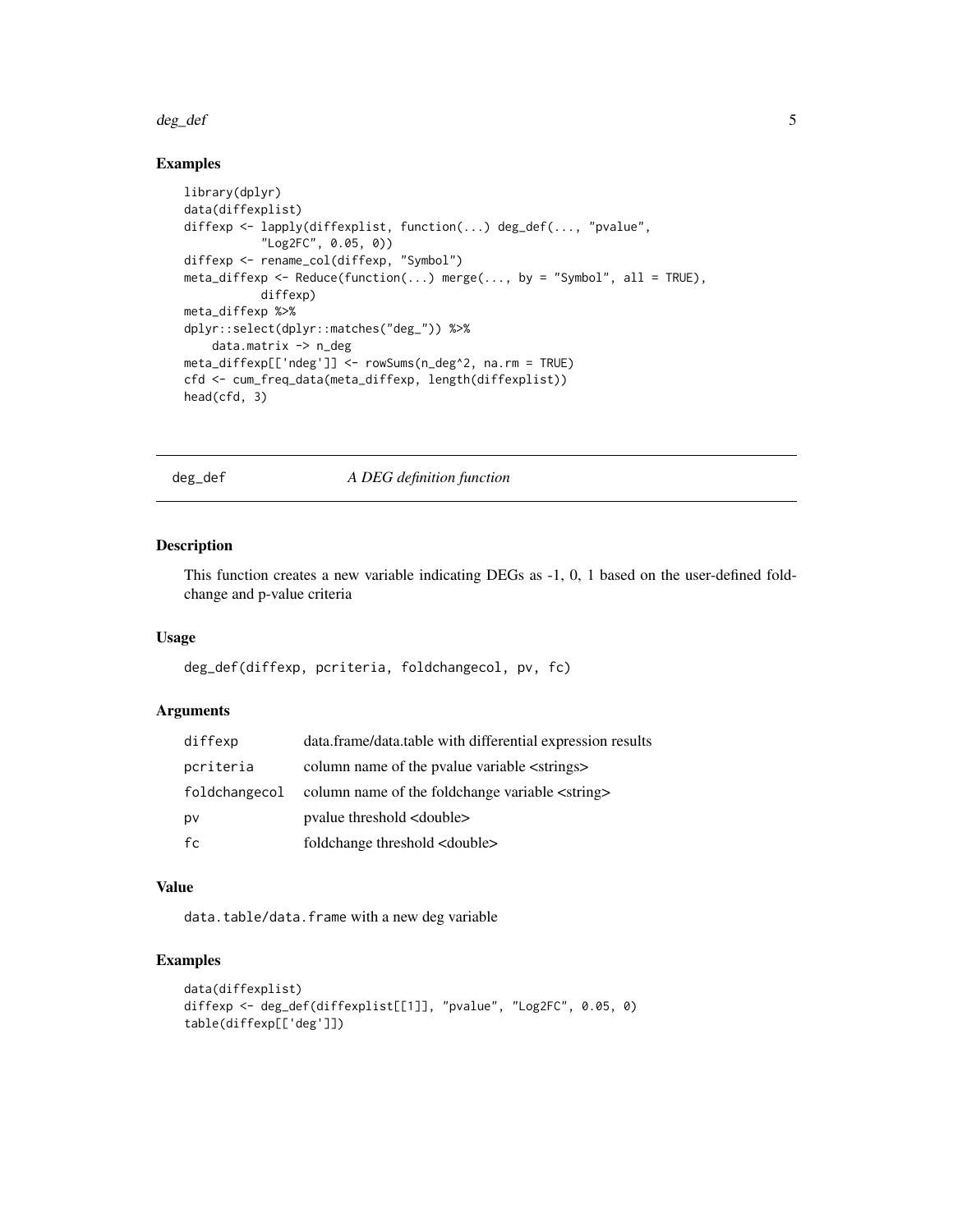<span id="page-5-0"></span>

A named list with five differential expresion results.

#### Usage

diffexplist

#### Format

A named list with 5 data frames with ~20k genes and 5 variables:

GSE12050 differential expression result, disease vs healthy

GSE24883 differential expression result, disease vs healthy ...

#### Source

<https://www.ncbi.nlm.nih.gov/geo/>

draw\_cum\_freq *A function to visualize the inverse-cummulative DEG distribution*

#### Description

This function create a ggplot object with the inverse-cummulative DEG distribution

#### Usage

draw\_cum\_freq(meta\_diffexp, nstud)

#### Arguments

| meta_diffexp | data.frame/data.table containing all the input studies  |
|--------------|---------------------------------------------------------|
| nstud        | the number of inputed GEO2R outputs <integer></integer> |

#### Value

ggplot2 object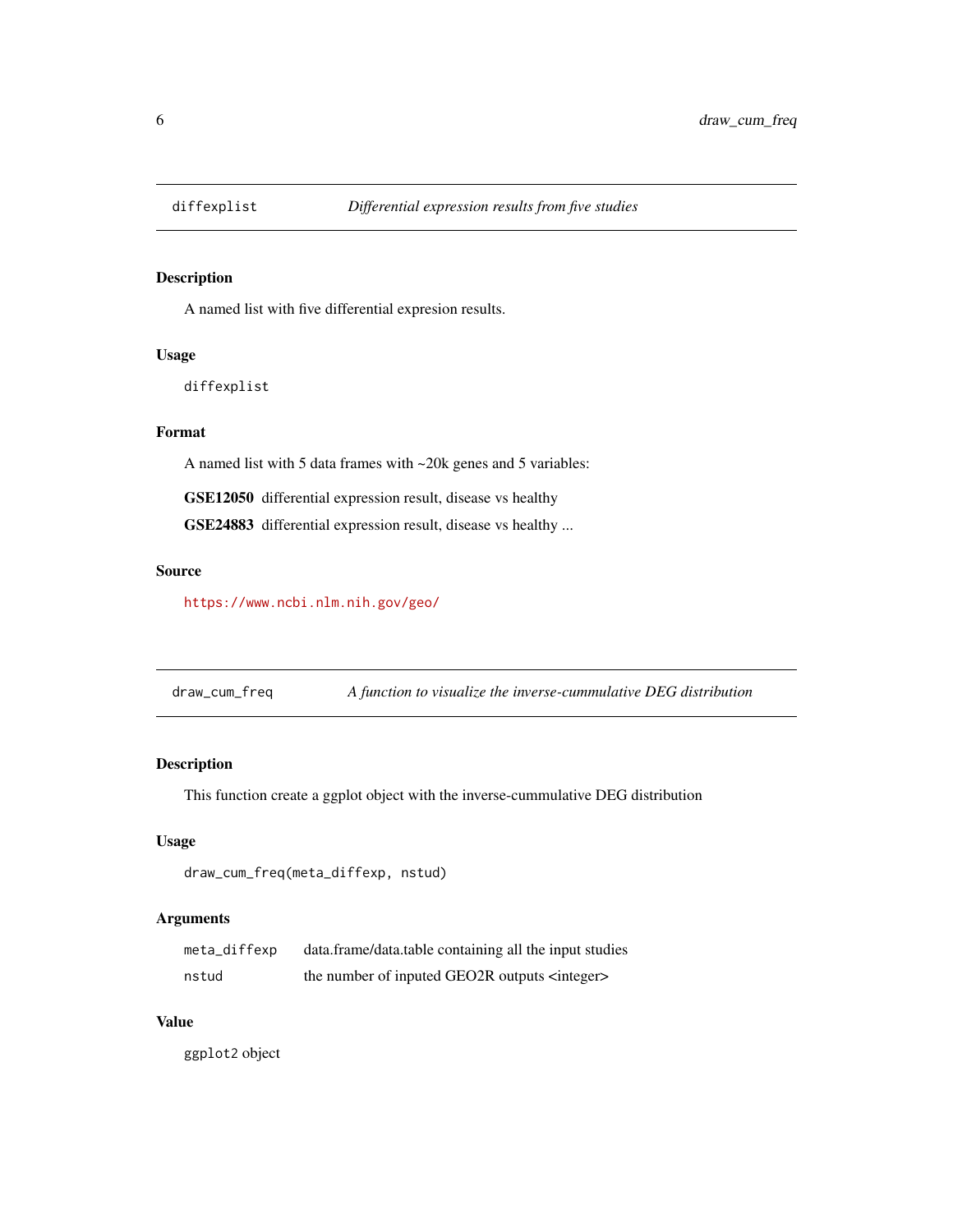#### <span id="page-6-0"></span>draw\_degbar 7

#### Examples

```
library(dplyr)
data(diffexplist)
diffexp <- lapply(diffexplist, function(...) deg_def(..., "pvalue",
           "Log2FC", 0.05, 0))
diffexp <- rename_col(diffexp, "Symbol")
meta\_diffexp \leftarrow Reduce(function(...) merge(..., by = "Symbol", all = TRUE),diffexp)
meta_diffexp %>%
dplyr::select(dplyr::matches("deg_")) %>%
    data.matrix -> n_deg
meta_diffexp[['ndeg']] <- rowSums(n_deg^2, na.rm = TRUE)
gg <- draw_cum_freq(meta_diffexp, length(diffexplist))
plot(gg)
```
draw\_degbar *A function for DEG barplot visualization*

#### Description

This function visualize as barplots the number of DEGs across the input studies

#### Usage

```
draw_degbar(degbar_data)
```
#### Arguments

degbar\_data output of the set\_degbar\_data() function <data.fram/data.table>

#### Value

ggplot2 object

```
data(diffexplist)
diffexp <- lapply(diffexplist, function(...) deg_def(..., "pvalue",
           "Log2FC", 0.05, 0))
bardat <- set_degbar_data(diffexp)
gg <- draw_degbar(bardat)
plot(gg)
```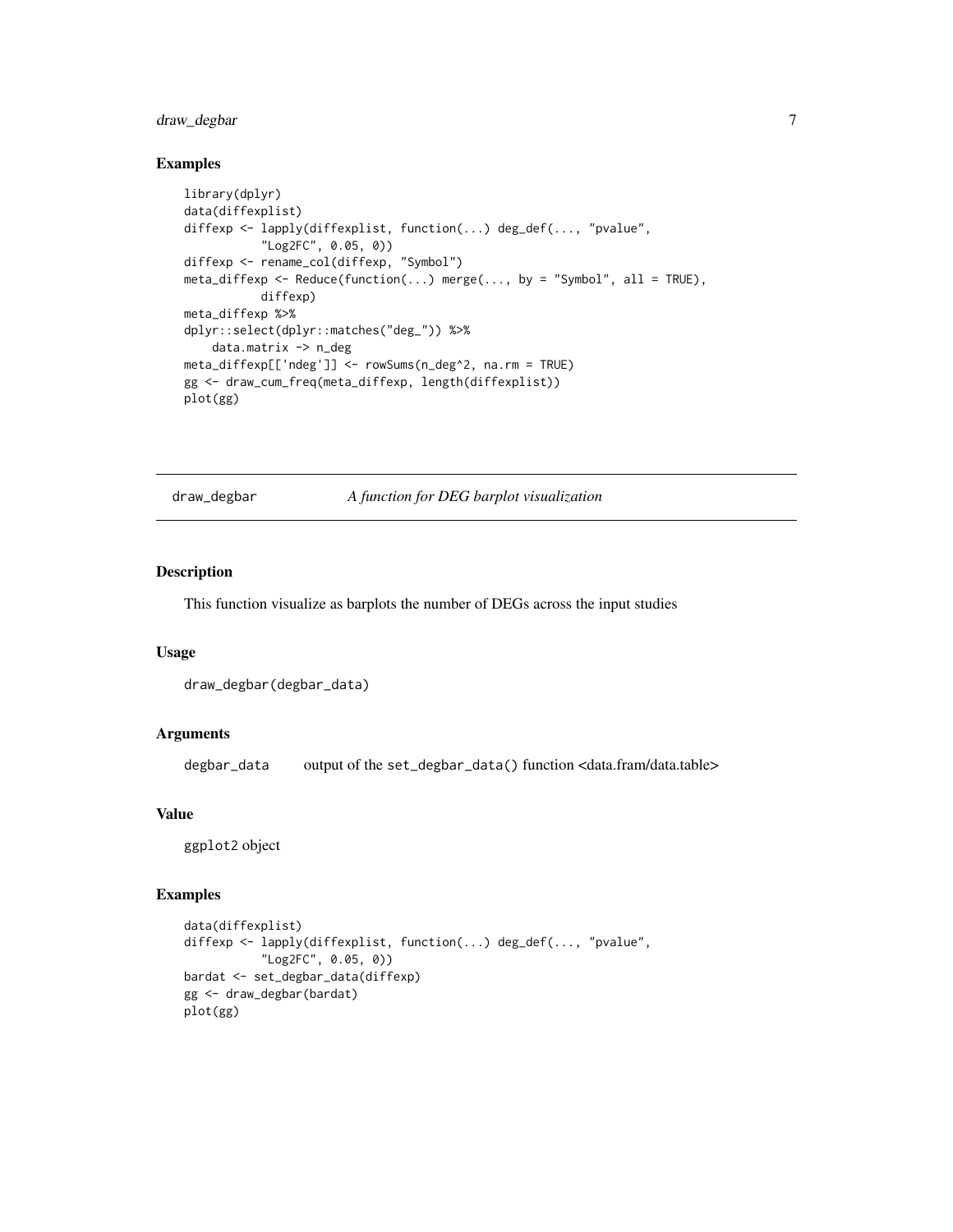<span id="page-7-0"></span>

This function draws a forest plot for a given gene based on the REM MetaVolcano result

#### Usage

```
draw_forest(remres, gene = "MMP9", genecol = "Symbol",
 foldchangecol = "Log2FC", llcol = "CI.L", rlcol = "CI.R",
  jobname = "MetaVolcano", outputfolder = ".", draw = "PDF")
```
#### Arguments

| remres        | MetaVolcano object. Output of the rem_mv() function <metavolcano></metavolcano>           |
|---------------|-------------------------------------------------------------------------------------------|
| gene          | query gene to plot                                                                        |
| genecol       | name of the variable with genes <string></string>                                         |
| foldchangecol | the column name of the foldchange variable <string></string>                              |
| llcol         | left limit of the fold change coinfidence interval variable name <string></string>        |
| rlcol         | right limit of the fold change coinfidence interval variable name <string></string>       |
| jobname       | name of the running job <string></string>                                                 |
| outputfolder  | /path where to write the results/ <string></string>                                       |
| draw          | either 'PDF' or 'HTML' to save metaolcano as .pdf or .html respectively <string></string> |

#### Value

ggplot2 object

```
data(diffexplist)
diffexplist <- lapply(diffexplist, function(del) {
    dplyr::filter(del, grepl("MP", Symbol))
})
mv <- rem_mv(diffexplist, metathr = 0.1)
gg <- draw_forest(mv, gene="MMP9")
plot(gg)
```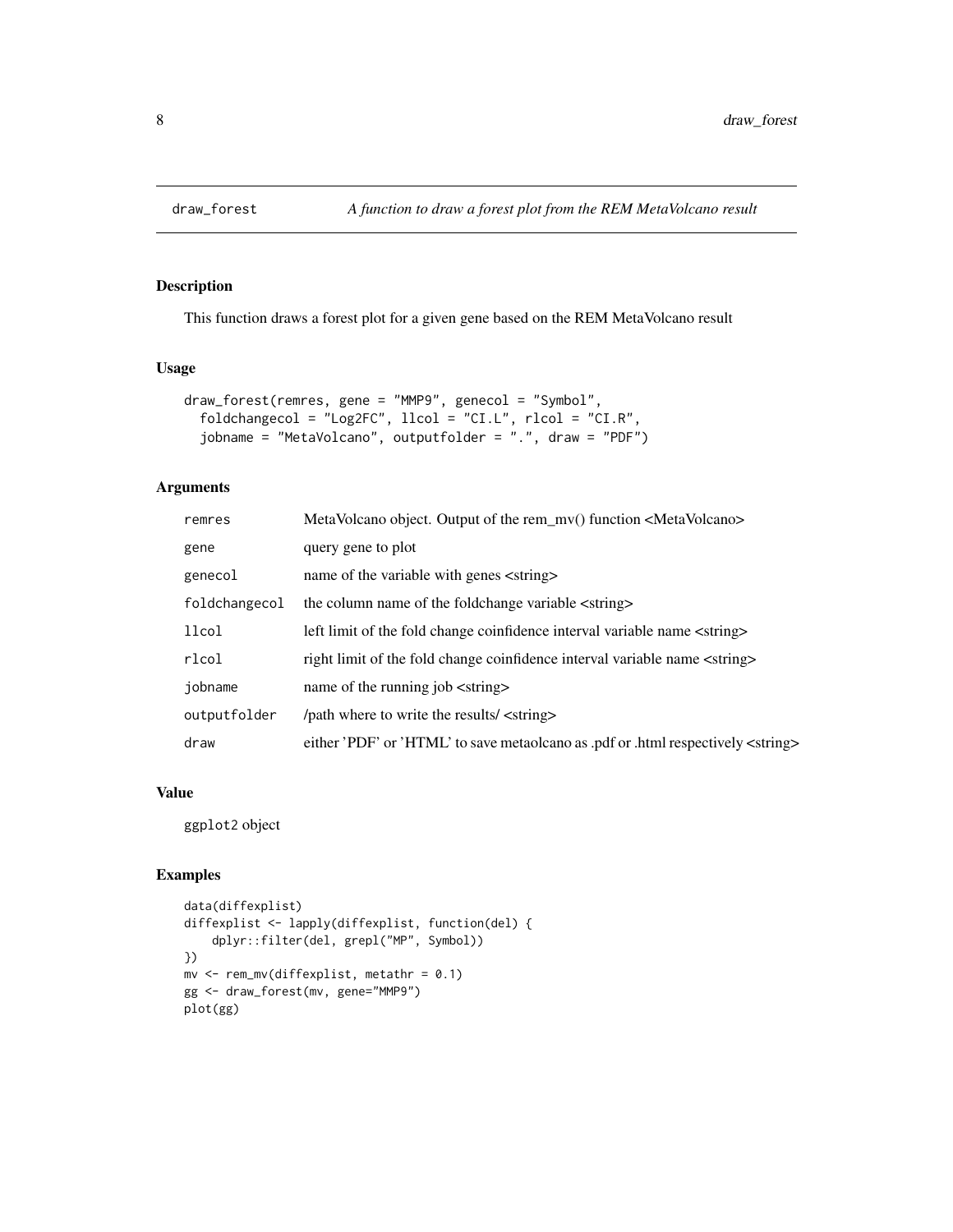<span id="page-8-0"></span>MetaVolcano-class *An S4 class to represent MetaVolcanoR results*

#### Description

An S4 class to represent MetaVolcanoR results

#### **Slots**

input merged diiferential expression inputs data.frame inputnames names of the differential expression inputs character metaresult meta-analysis results data.frame MetaVolcano plot with meta-analysis results degfreq supplementary figure of the vote-counting MetaVolcano

plot\_mv *A MetaVolcano ploting function*

#### Description

This function plots either the combining- or the vote-counting- MetaVolcanos

#### Usage

plot\_mv(meta\_diffexp, nstud, genecol, comb, metafc)

#### Arguments

| meta_diffexp | data.frame/data.table containing the differential expression inputs                                       |
|--------------|-----------------------------------------------------------------------------------------------------------|
| nstud        | the number of differential expression inputs $\langle$ integer $\rangle$                                  |
| genecol      | column name of the variable to label genes in the .html file <string></string>                            |
| comb         | wheather or not the drawing is for the combining-metavolcano <logical></logical>                          |
| metafc       | method for summarizing gene fold-changes across studies c("Mean", "Median")<br>$\langle$ string $\rangle$ |

#### Value

ggplot2 object

```
data(diffexplist)
mv <- votecount_mv(diffexplist)
gg <- plot_mv(mv@metaresult, length(diffexplist), "Symbol", FALSE, "Mean")
plot(gg)
```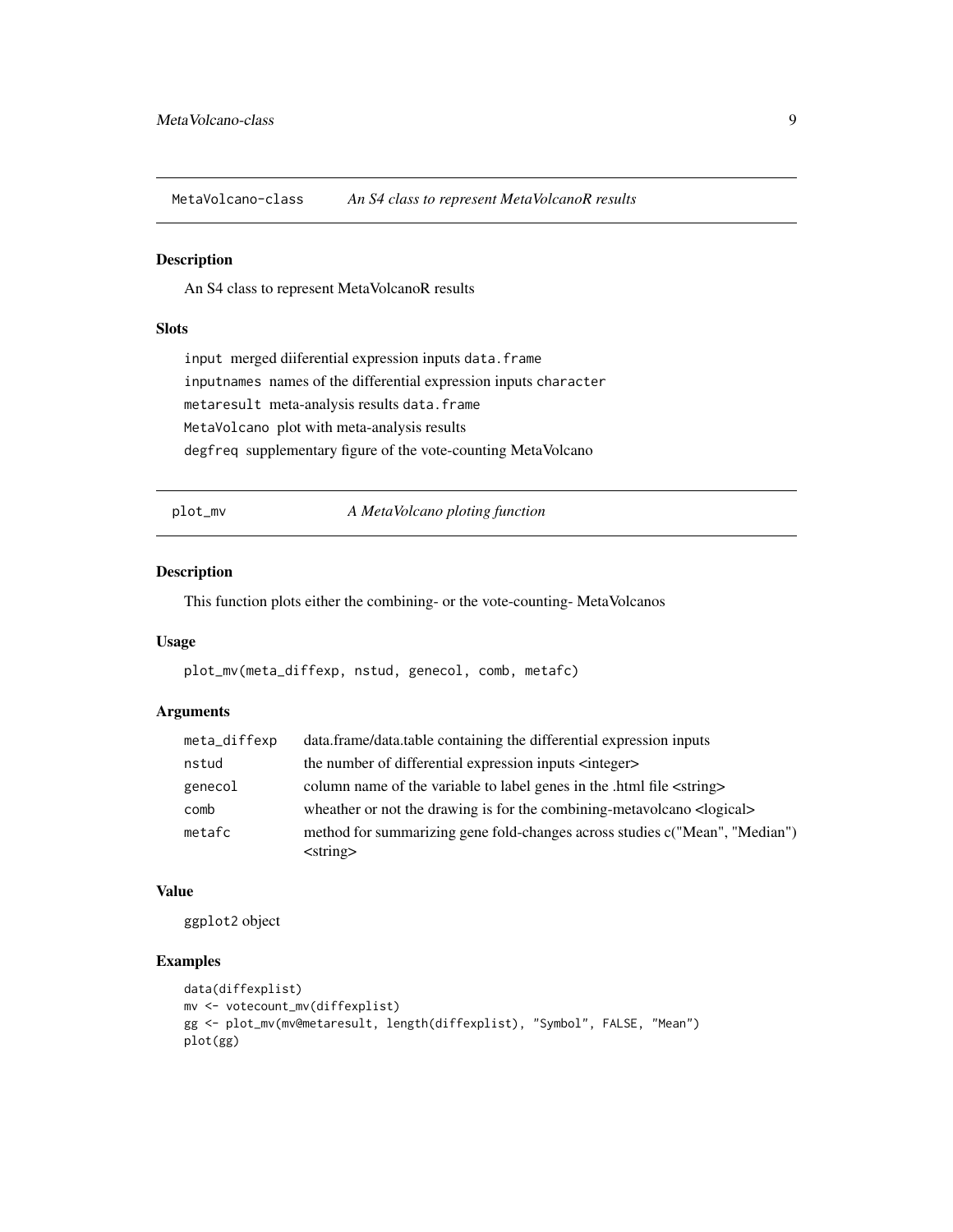<span id="page-9-0"></span>

This function plots the REM MetaVolcano using ggplot2

#### Usage

plot\_rem(meta\_diffexp, jobname, outputfolder, genecol, metathr)

#### Arguments

| meta_diffexp | data.frame/data.table containing the REM results from rem_mv() <data.table data.frame=""></data.table> |
|--------------|--------------------------------------------------------------------------------------------------------|
| iobname      | name of the running job <string></string>                                                              |
| outputfolder | /path where to write the results/ <string></string>                                                    |
| genecol      | column name of the variable to label genes in the .html file <string></string>                         |
| metathr      | top percentage of perturbed genes to be highlighted <double></double>                                  |

#### Value

ggplot2 object

#### Examples

```
data(diffexplist)
diffexplist <- lapply(diffexplist, function(del) {
    dplyr::filter(del, grepl("MP", Symbol))
})
mv <- rem_mv(diffexplist, metathr = 0.1)
gg <- plot_rem(mv@metaresult, "MV", ".", "Symbol", 0.01)
plot(gg)
```
remodel *A function to model foldchange variance along several studies This function calculate the REM-summary fold-change*

#### Description

A function to model foldchange variance along several studies This function calculate the REMsummary fold-change

#### Usage

remodel(gene, foldchangecol, vcol)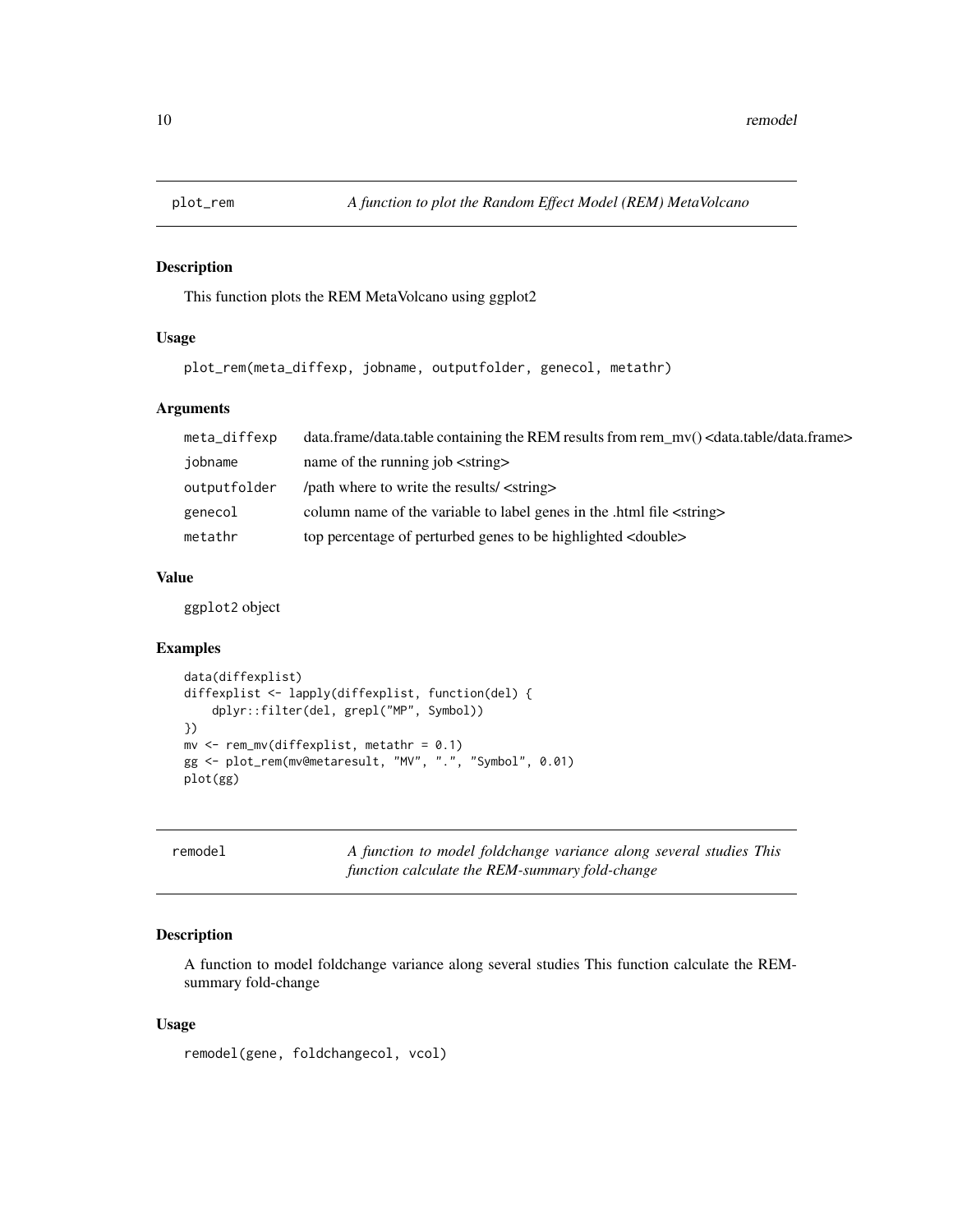#### <span id="page-10-0"></span>rem\_mv d 11

#### Arguments

| gene          | named vector with foldchanges and variances <vector<< th=""></vector<<> |
|---------------|-------------------------------------------------------------------------|
| foldchangecol | the column name of the foldchange variable <string></string>            |
| vcol          | name of the fold change variance variable <string></string>             |

# Value

data.frame with REM results for a gene

#### Examples

```
g <- data.frame('Symbol'="XGENE", 'Log2FC_1'=1.2, 'Log2FC'=0.8,
                'vi_1' = 0.01, 'vi_2' = 0.1remodel(g, 'Log2FC', 'vi')
```
rem\_mv *A function to perform the Random Effect Model (REM) MetaVolcano*

#### Description

This function runs the 'Random Effect Model' MetaVolcano section

#### Usage

```
rem_mv(diffexp = list(), pcriteria = "pvalue",
 foldchangecol = "Log2FC", genenamecol = "Symbol", geneidcol = NULL,
 collaps = FALSE, llcol = "CI.L", rlcol = "CI.R", vcol = NULL,
 cvar = TRUE, metathr = 0.01, jobname = "MetaVolcano",
 outputfolder = ".", draw = "HTML", ncores = 1)
```
#### Arguments

| diffexp       | list of data.frame/data.table (s) with DE results where lines are genes                                |
|---------------|--------------------------------------------------------------------------------------------------------|
| pcriteria     | the column name of the pvalue variable <string></string>                                               |
| foldchangecol | the column name of the foldchange variable <string></string>                                           |
| genenamecol   | the column name of the gene name variable <string></string>                                            |
| geneidcol     | the column name of the gene ID/probe/oligo/transcript variable <string></string>                       |
| collaps       | if probes should be collapsed based on the DE direction <alogical></alogical>                          |
| llcol         | left limit of the fold change coinfidence interval variable name <string></string>                     |
| rlcol         | right limit of the fold change coinfidence interval variable name <string></string>                    |
| vcol          | name of the fold change variance variable <string></string>                                            |
| cvar          | weather or not to calculate gene variance from confidence interval limits <logi-<br>cal&gt;</logi-<br> |
| metathr       | top percentage of perturbed genes to be highlighted <double></double>                                  |
|               |                                                                                                        |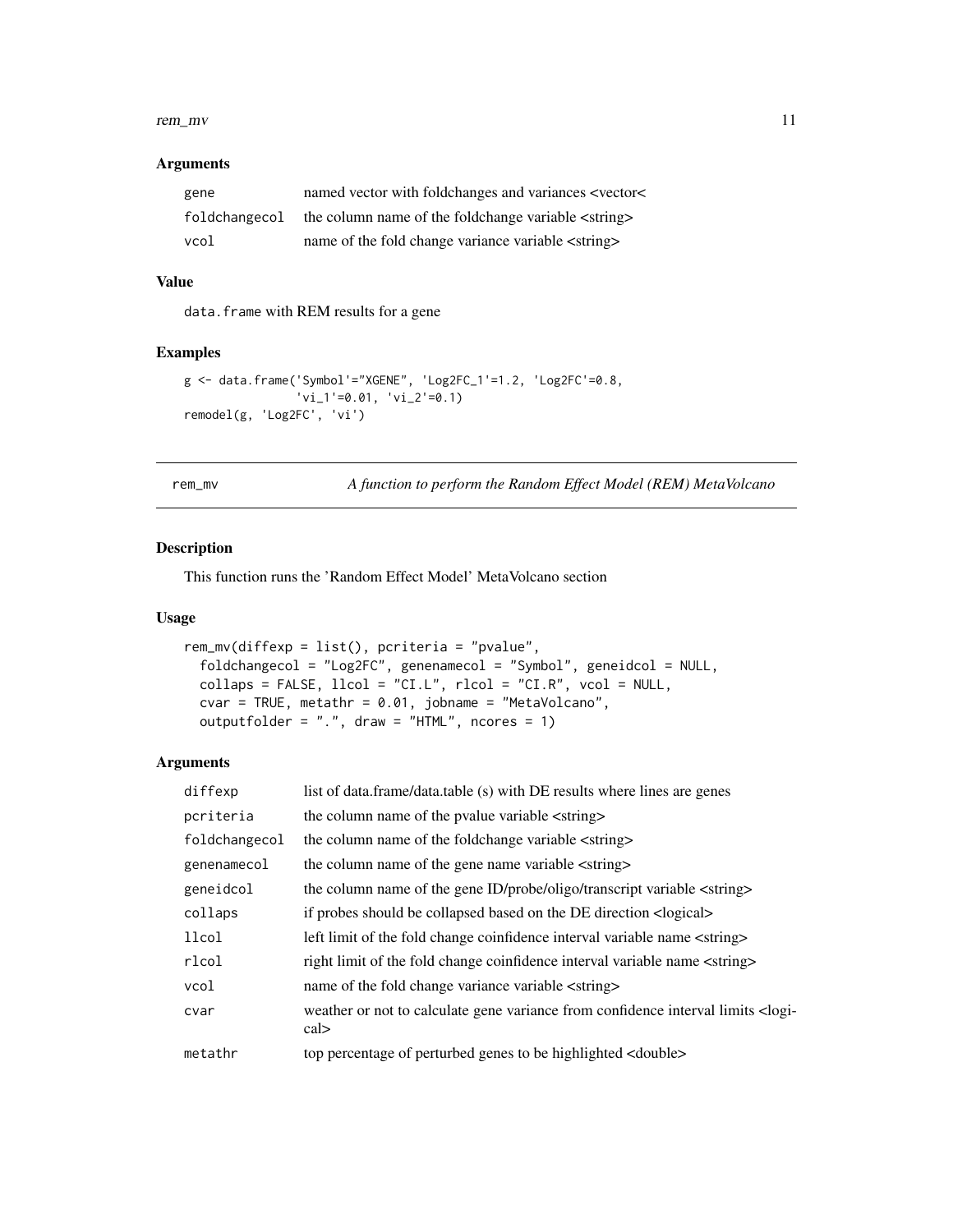<span id="page-11-0"></span>

| jobname      | name of the running job <string></string>                           |
|--------------|---------------------------------------------------------------------|
| outputfolder | /path where to write the results/                                   |
| draw         | wheather or not to draw the .html visualization <logical></logical> |
| ncores       | the number of processors the user wants to use $\langle$ integer>   |

#### Value

MetaVolcano object

#### Examples

```
data(diffexplist)
diffexplist <- lapply(diffexplist, function(del) {
   dplyr::filter(del, grepl("MP", Symbol))
})
mv \leq -rem_mv(diffexplist, metathr = 0.1)
str(mv)
```
rename\_col *A column renaming function merged inputs*

#### Description

This function rename the columns of the merged inputs

#### Usage

```
rename_col(diffexp, genecol)
```
# Arguments

| diffexp | list of data.frame/data.table (s) with DE results where lines are genes |
|---------|-------------------------------------------------------------------------|
| genecol | the column name of the geneID or gene name variable <string></string>   |

# Value

data.tabledata.frame with new colnames

```
data(diffexplist)
lapply(diffexplist, colnames)
diffexp <- rename_col(diffexplist, "Symbol")
lapply(diffexp, colnames)
```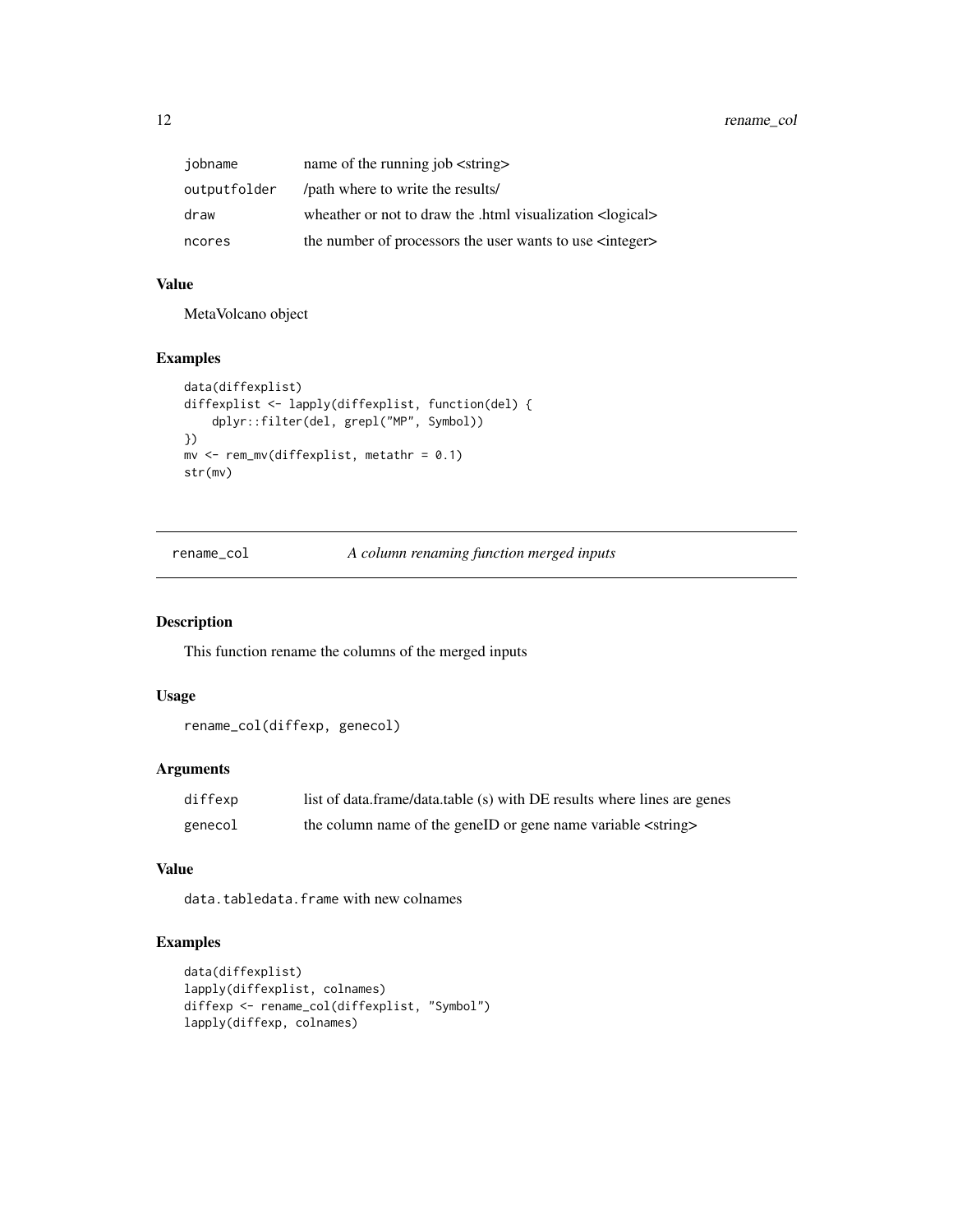<span id="page-12-0"></span>set\_degbar\_data *A function setting data format for DEG barplot visualization*

#### Description

This function summarize the variable deg from the deg\_def() function to visualize as barplots the number of DEGs per input study

#### Usage

set\_degbar\_data(diffexp)

#### Arguments

diffexp list of data.frame/data.table (s) output of the deg\_def() function <list>

#### Value

data.frame DEG by input

#### Examples

```
data(diffexplist)
diffexp <- lapply(diffexplist, function(...) deg_def(..., "pvalue",
           "Log2FC", 0.05, 0))
bardat <- set_degbar_data(diffexp)
head(bardat, 3)
```
votecount\_mv *A function to draw the 'Vote-counting meta-analysis' MetaVolcano*

#### Description

This function draws the vote-counting meta-analysis MetaVolcano

#### Usage

```
votecount_mv(diffexp = list(), pcriteria = "pvalue",
  foldchangecol = "Log2FC", genenamecol = "Symbol", geneidcol = NULL,
 pvalue = 0.05, foldchange = 0, metathr = 0.01, collaps = FALSE,
  jobname = "MetaVolcano", outputfolder = ".", draw = "HTML")
```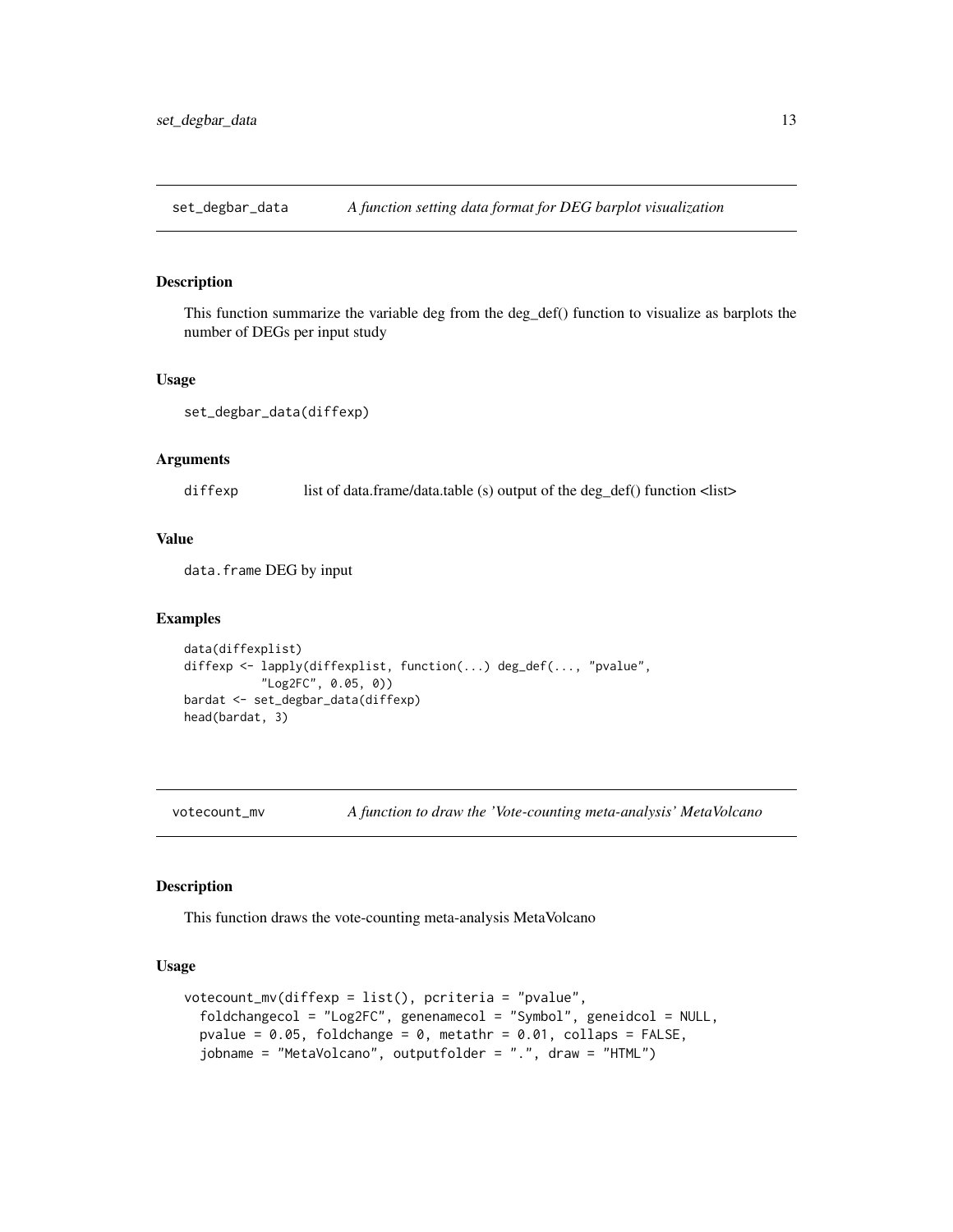# Arguments

| diffexp       | list of data.frame/data.table (s) with DE results where lines are genes                        |
|---------------|------------------------------------------------------------------------------------------------|
| pcriteria     | the column name of the Pval criteria to consider <string></string>                             |
| foldchangecol | the column name of the foldchange variable <string></string>                                   |
| genenamecol   | the column name of the gene name variable <string></string>                                    |
| geneidcol     | the column name of the gene ID/probe/oligo/transcript variable <string></string>               |
| pvalue        | the Pval to use as threshold $c(0:1)$ < double                                                 |
| foldchange    | the foldchange to use as DE threshold $c(-Inf: Inf) <$ double>                                 |
| metathr       | the proportion of studies a gene has to be DEG to be considered cDEG <double></double>         |
| collaps       | if probes should be collapsed based on the DE direction <logical></logical>                    |
| jobname       | name of the running job <string></string>                                                      |
| outputfolder  | /path where to write the results/                                                              |
| draw          | wheather or not to draw a .pdf or .html visualization <c(null, 'html')="" 'pdf',=""></c(null,> |

# Value

MetaVolcano object

```
data(diffexplist)
mv <- votecount_mv(diffexplist)
str(mv)
```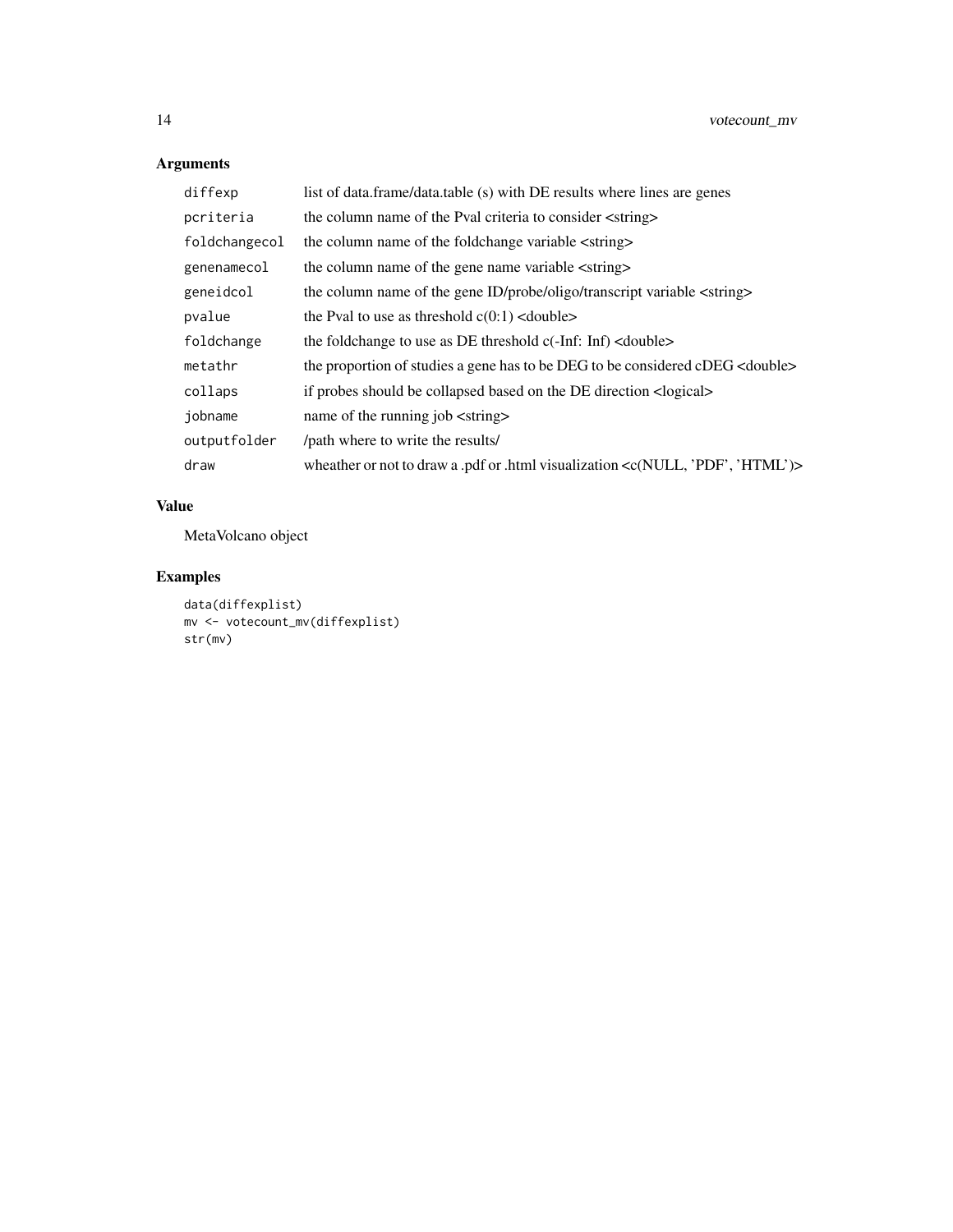# <span id="page-14-0"></span>Index

∗ 'combining combining\_mv , [3](#page-2-0) rem\_mv , [11](#page-10-0) ∗ 'vote-counting votecount\_mv , [13](#page-12-0) ∗ DEG cum\_freq\_data , [4](#page-3-0) deg\_def , [5](#page-4-0) draw\_cum\_freq , [6](#page-5-0) draw\_degbar , [7](#page-6-0) set\_degbar\_data , [13](#page-12-0) ∗ Probe collapse\_deg , [3](#page-2-0) ∗ REM plot\_rem , [10](#page-9-0) remodel , [10](#page-9-0) ∗ barplot draw\_degbar , [7](#page-6-0) set\_degbar\_data , [13](#page-12-0) ∗ collapse collapse\_deg , [3](#page-2-0) ∗ column rename\_col , [12](#page-11-0) ∗ confidence calc\_vi , [2](#page-1-0) ∗ datasets diffexplist, [6](#page-5-0) ∗ data cum\_freq\_data , [4](#page-3-0) set\_degbar\_data , [13](#page-12-0) ∗ definition deg\_def , [5](#page-4-0) ∗ distribution cum\_freq\_data , [4](#page-3-0) draw\_cum\_freq , [6](#page-5-0) ∗ draw draw\_cum\_freq , [6](#page-5-0) draw\_degbar , [7](#page-6-0) draw\_forest , [8](#page-7-0)

plot\_mv , [9](#page-8-0) ∗ forest-plot draw\_forest, <mark>[8](#page-7-0)</mark> ∗ format cum\_freq\_data , [4](#page-3-0) set\_degbar\_data , [13](#page-12-0) ∗ from calc\_vi , [2](#page-1-0) ∗ gene draw\_forest, [8](#page-7-0) ∗ interval calc\_vi , [2](#page-1-0) ∗ inverse-cummulative cum\_freq\_data , [4](#page-3-0) draw\_cum\_freq , [6](#page-5-0) ∗ meta-analysis' combining\_mv , [3](#page-2-0) rem\_mv , [11](#page-10-0) votecount\_mv , [13](#page-12-0) ∗ metavolcano combining\_mv , [3](#page-2-0) plot\_mv , [9](#page-8-0) plot\_rem , [10](#page-9-0) rem\_mv , [11](#page-10-0) votecount\_mv , [13](#page-12-0) ∗ rename rename\_col , [12](#page-11-0) ∗ set set\_degbar\_data , [13](#page-12-0) ∗ summary remodel , [10](#page-9-0) ∗ variance calc\_vi , [2](#page-1-0) ∗ write combining\_mv , [3](#page-2-0) plot\_rem , [10](#page-9-0) rem\_mv , [11](#page-10-0) votecount\_mv , [13](#page-12-0)

calc\_vi , [2](#page-1-0)